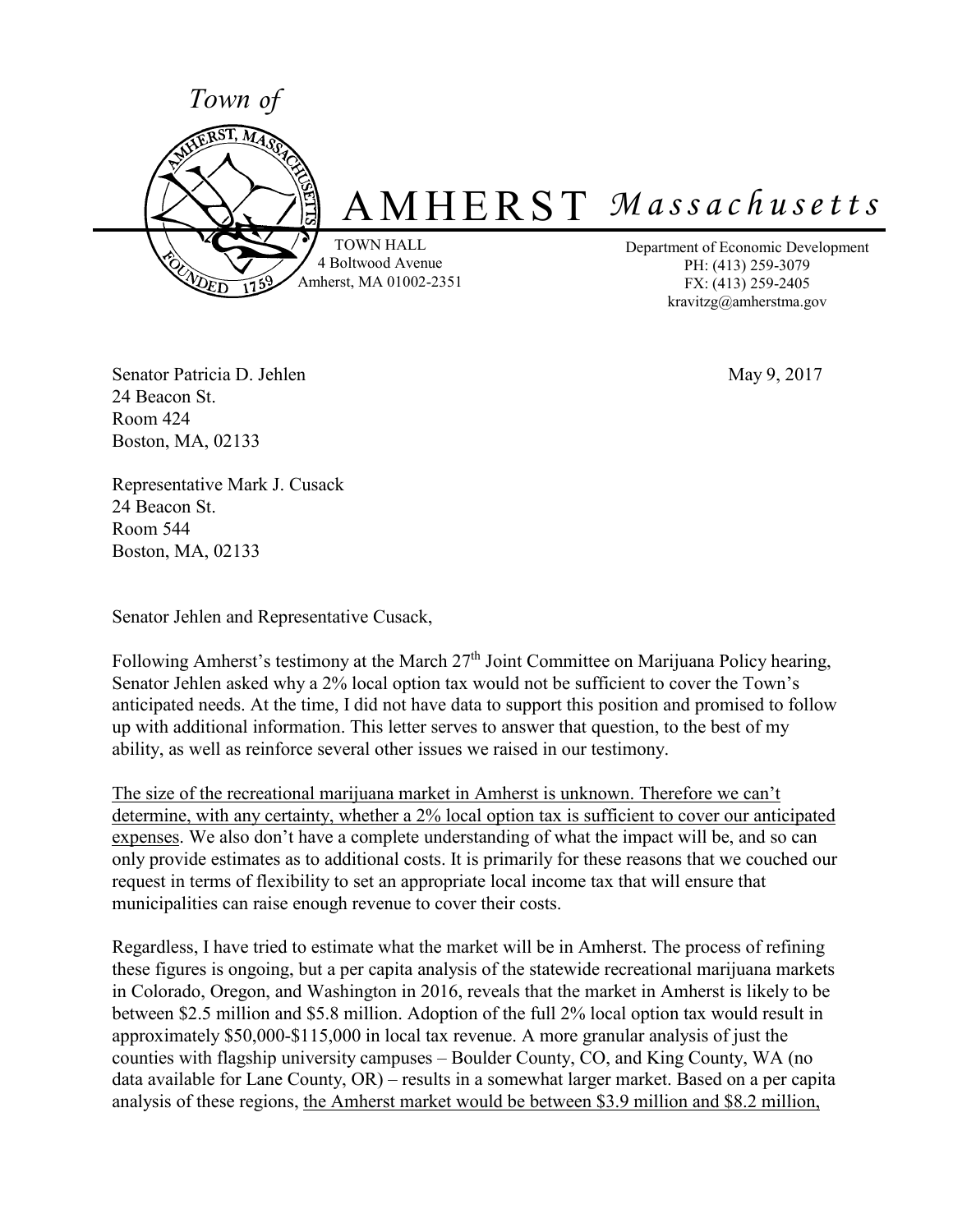with the Town netting approximately \$78,000-\$163,000 in revenue. As context for that number, the cost to the Town of hiring a police officer or an emergency medical responder, who are Amherst employees and not contracted out to a private firm, is between \$91,000 and \$94,000, including benefits.

Amherst staff has already spent hundreds of hours trying to understand the recreational marijuana law and how it will affect our community. This includes the time of the Town Manager, Police Chief, Fire Chief, Planning Director, Director of Public Health, and Building Commissioner, as well as committees, including the Select Board and the Planning Board's Zoning Subcommittee. We expect that this "hidden cost" will continue to grow as the legislature makes changes to the law, when we see the state regulations, and as we amend our zoning bylaw to allow recreational marijuana establishments.

Amherst also faces the challenge of having to constantly educate our young population about the law and appropriate marijuana use. 65% of Amherst residents are below the age of 25 and over 30% are under the age of 20. We anticipate needing to educate a large number of new residents on an annual basis due to the fact that each year close to 5,000 new residents join our community as freshman at UMass, Amherst College, and Hampshire College.

This issue is underscored by the fact that is that the price of marijuana in Colorado dropped by 25% in the first two years since recreational use was legalized. That would mean that annual revenues would decrease by a similar amount. Even if the initial revenues were sufficient to cover the costs to the Town, because of our constantly changing population and the need to provide continuous education to our new residents, Amherst would likely find that very soon tax revenue would fall short of expenditures.

Given the uncertainties regarding the size of the recreational marijuana market and actual municipal costs of implementing, enforcing, and educating people about the law, providing communities with more flexibility to set an appropriate local option tax rate is critically important. It will allow communities to adjust the local option tax, if necessary, to ensure sufficient resources to meet actual costs.

I also wanted to address several other concerns with recreational marijuana law. The first is the timing for implementation of the law. I've attached a letter dated April 17, 2017, from the Amherst Select Board to Senate President Stan Rosenberg detailing our issues and offering several potential solutions that would provide sufficient time for municipalities to consider the final regulations prior to adopting recreational marijuana-related bylaws.

The second concern is that recreational marijuana does not receive the same level of local control as similar products, such as the sale alcohol and tobacco. In both of these cases, municipalities have the ability to determine, through the local licensing authority or the local Board of Health, respectively, whether a particular location would be suitable for the type of establishment sought. Amherst also has detailed regulations with respect to the sale and use of tobacco products that address a number of issues and similar local regulations ought to be applicable to recreational marijuana. These include the local application process for a Tobacco Product Sales Permit,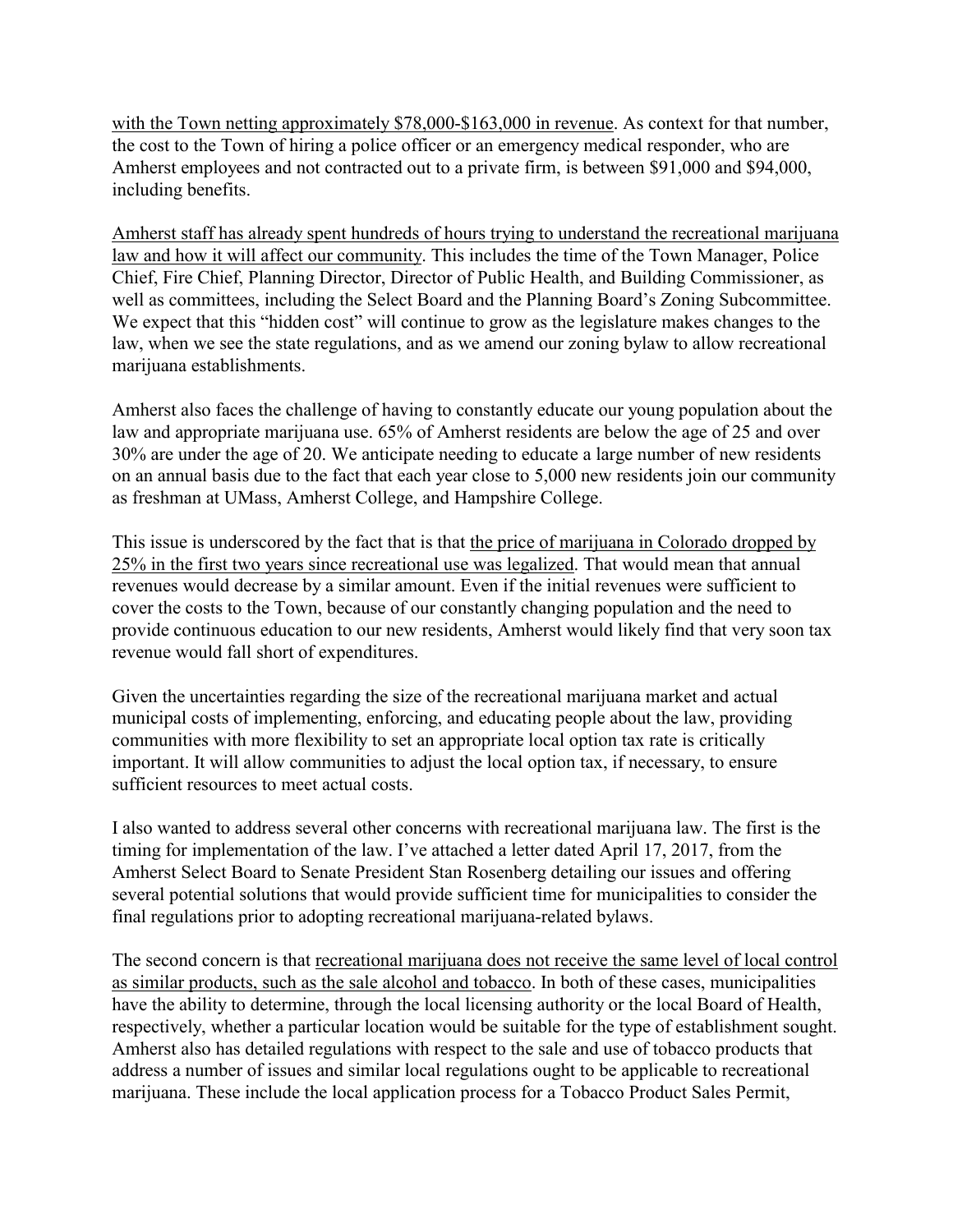prohibition of flavored tobacco sales, vending machines, and sales at health care institutions, requirements for landlords to document smoking-related policies for residents, and prohibitions on smoking in the workplace and in public spaces.

As currently written, the only local control that municipalities have is to adopt ordinances or bylaws that are not "unreasonably impracticable" which the CCC will take into consideration when evaluating license applications. Unlike licensing for alcohol and tobacco, which allows municipalities to consider other factors such as traffic, proximity to similar establishments, use of zoning as the only local control over the location of recreational marijuana establishments is a blunt instrument that severely curtails municipalities' ability to appropriately locate these businesses. Imagine if the Alcoholic Beverages Control Commission approved all package store license applications based solely on whether the use was allowed by zoning and then ask yourself why it should work that way for recreational marijuana. Amherst would like to avoid a situation like Denver's "Green Mile" which has 11 medical and recreational marijuana establishments along a 1.25 mile stretch of road.

The third concern is the lack of clarity in the law. Examples of the law's ambiguity include:

- Section 1(d) defines a "experienced marijuana establishment operator" to include "a reorganized marijuana business established by a vote of at least 2/3 of the board of directors of an entity that submitted an application for registration to operate a medical marijuana treatment center to the department of public health before October 1, 2015 and was issued a provisional registration to operate a medical marijuana treatment center by the department of public health before the effective date of this chapter." Why would an establishment that has not actually opened or sold any product be considered "experienced" and granted preferential treatment when applying for a recreational marijuana license?
- Section  $3(a)(1)$  states that "zoning ordinances or bylaws shall not prohibit placing a marijuana establishment which cultivates, manufactures or sells marijuana or marijuana products in any area in which a medical marijuana treatment center is registered to engage in the same type of activity." How is "area" defined? What is meant as registered? Provisional certificate of registration? Final certificate of registration? If a municipality passes a temporary moratorium, does this language preempt the moratorium in those specific "areas"?
- Section  $3(a)(2)(ii)$  states that a "vote of the voters" is required if a municipality wishes to "limits the number of marijuana retailers to fewer than 20 per cent of the number of licenses issued within the city or town for the retail sale of alcoholic beverages not to be drunk on the premises where sold under chapter 138 of the General Laws." Does this include both "all alcohol off premises" and "wine & malt off premises" licenses?
- $\bullet$  Section 3(b) describes the procedure for voting on whether to allow on-site consumption of marijuana, but it is unclear whether a vote is required to opt-in, or to opt-out. It should clearly state that on-site consumption is prohibited unless and until a municipality has affirmatively voted to allow that use and adopted appropriate ordinances and/or bylaws.